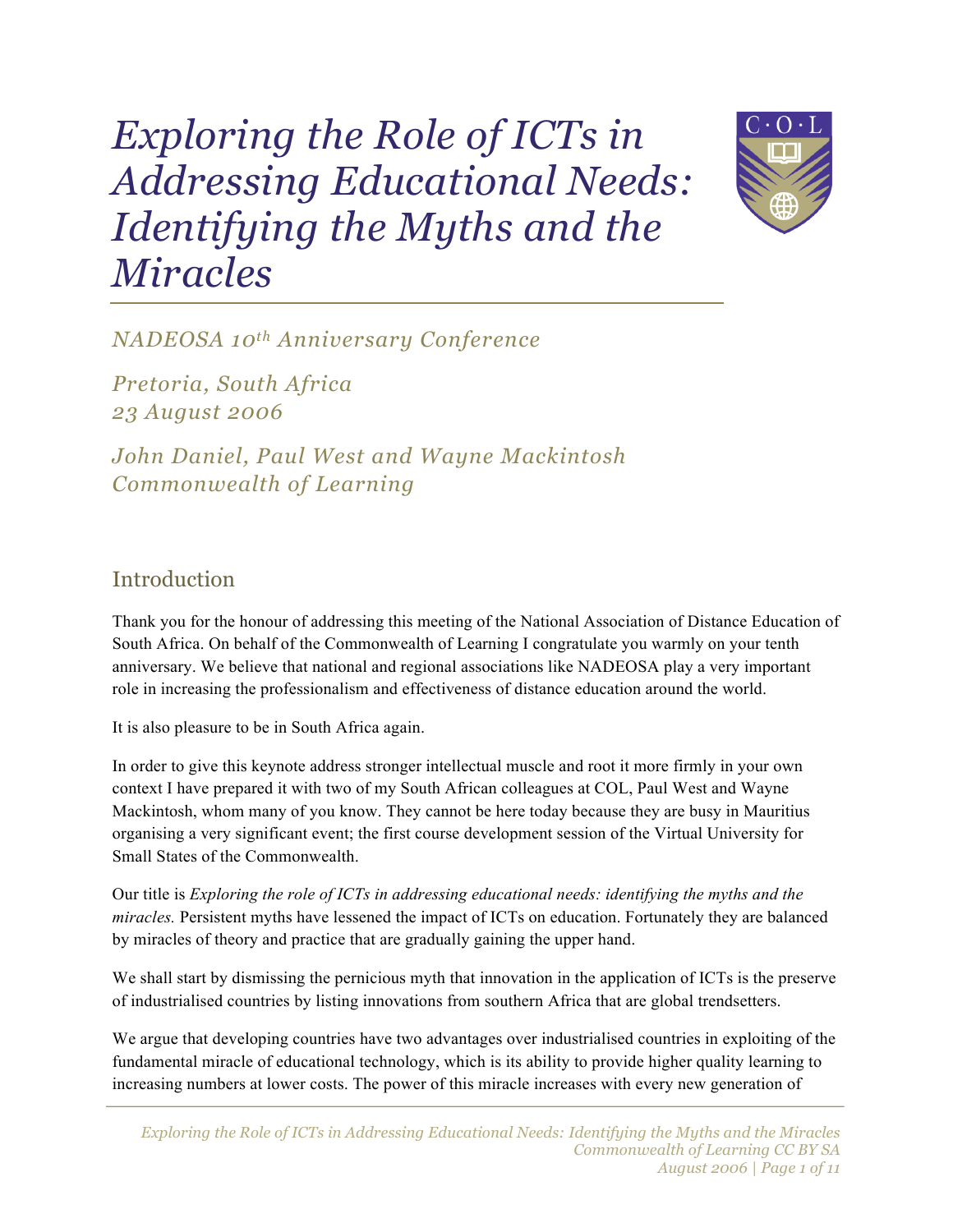technology. The current trends to social software and open educational resources will benefit more and more South Africans as connectivity steadily improves. In Africa you have the advantage of scale and the habit of leapfrogging into new technologies.

But things are not always what they seem. We warn you of a difficult, but important section later on in the talk when we shall explode the myth that all open content is truly open and show how to restore the miracle of a global intellectual commons that cannot suffer the tragedy of the commons.

# Big Myths and Little Myths

Let us start by dismissing the pernicious myth that innovation in ICTs, and the use of educational technology more generally, is the preserve of the rich developed countries. Rather than argue the case against this myth and then give examples; we shall first give the examples and then buttress the argument.

#### UNISA

Our first example is the University of South Africa, UNISA. Most people agree that the most impressive application of educational technology in the 20<sup>th</sup> century was the creation of the large distance-teaching universities - often called open universities. In 1995 I coined the term mega-university for distance teaching universities with more than 100,000 students. There were eleven of them at that time.

UNISA is the world's oldest mega-university. It began providing distance education to off-campus students in 1946, long before open universities were even a gleam in the eye in other countries. And, of course, UNISA's history goes back still further: to its beginnings as the University of the Cape of Good Hope in 1873 and its move to Pretoria as UNISA in 1916. Early on it was the examining body for affiliated colleges and later assumed the guardianship of the black university colleges until they in turn became independent.

UNISA has a century-old history of innovation in higher education. When I described it as the first megauniversity in 1995, people of African descent were already its largest group of students. Since then, after merging with Technikon SA and Vista it is one of the world's largest universities. UNISA pioneered the innovation that we now call the open university. When we talk about miracles we shall explain the significance of this development. But first let us note that through its operations UNISA has exploded three other myths.

First, there is a myth that developing countries are poor at administration and logistics. UNISA gives the lie to that. It has constructed truly impressive administrative systems - well symbolised by the scale and solidity of the UNISA building that greets you as you come over the hill from Johannesburg to Pretoria. UNISA's commitment to provide an examination venue to every registered student within reasonable reach of their place of residence, wherever they are in the world, is just one example of that.

Second, there is the myth in distance education that you can't lend library books to students because you won't get them back. UNISA has a huge lending operation and gets very nearly all its books back. It also hosts the African Digital Library which serves the whole continent. This is a library of digital, fulltext books that any internet user in Africa can access.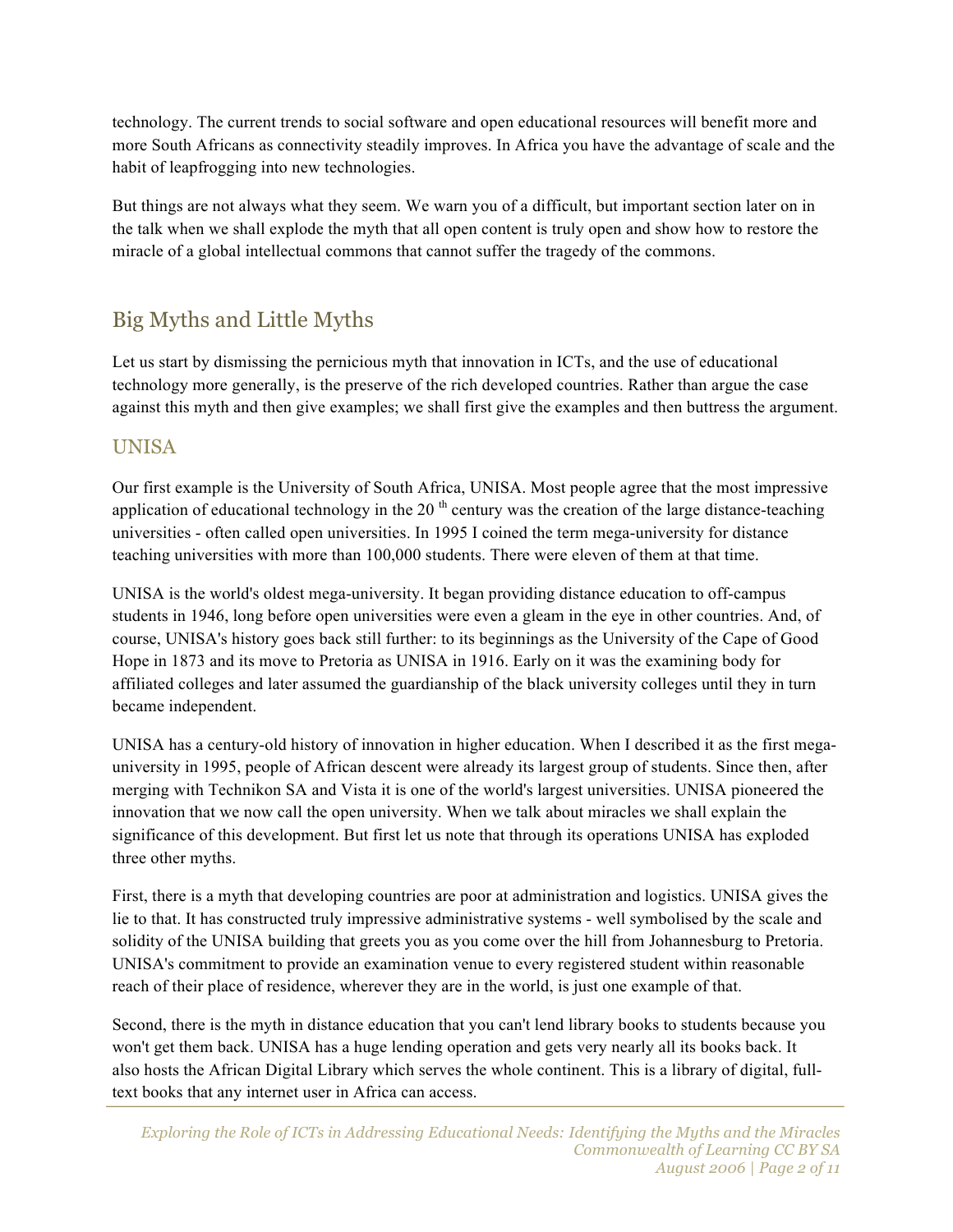Third, there is a myth that mobile phones aren't really helpful for distance education because you wouldn't want to read *War and Peace* off the screen on your cell phone! But UNISA has done an experiment, with a little help from COL, which shows that mobiles can be very effective for sending mass reminders of assignment and exam dates. Students reminded of their assignment deadlines have a higher submission rate. The University of Pretoria and, in the private sector, the International Colleges Group, now make extensive use of SMS text messages to cell phones in its student administration system.

#### Schoolnet

Our second example of brilliant innovation in a developing country comes from your neighbour. It is SchoolNet Namibia. Since February, 2000, some 450 schools in Namibia have received free hardware, free training on the OpenLab operating system and subsidized telephone service, to help get the nation's young people and teachers online.

The aim is to empower youth through internet access. The young people who receive training on how to setup and support these systems gain work experience through SchoolNet Namibia and are so well prepared that they are all absorbed into the private sector workforce. That alone is a wonderful achievement. I met some of these people last year and was amazed by their sophistication and confidence.

SchoolNet Namibia is a great collective effort of Joris Komen and the youngsters who work with him. This is a great example of quality when quality is defined as fitness for purpose *at minimum cost to society*. Sadly, we fear that the Namibian Government still believes the myth that quality innovation cannot be home grown. If it were fully to recognise the amazing achievement of SchoolNet Namibia and support it financially, it could provide greater sustainable benefits to Namibia from ICTs at lower cost than in investing in commercial computer labs.

Let us also pay tribute here to SchoolNet Africa, which was founded here in South Africa and has spurred the creation of SchoolNets across the continent for the benefit of thousands of youngsters.

#### MindSet Network

For example number three we return to South Africa and the Mindset Network. Among other things, Mindset dispels the myth that in the era of the Internet the mass media are old hat.

Mindset creates, sources and delivers quality educational materials on a mass scale through appropriate media to the primary and secondary school communities and the health community. It uses the latest technology to reach even the remotest communities through an offline, on-demand, satellite-based technology platform. Training in the use of the technology is also an integral part of the three elements of its mission.

First is Mindset Learn, which provides educational content for students and educators for grades 10 -12. Receiving equipment has been installed in 1 000 schools and content also reaches a million homes through satellite broadcast. Second is Mindset Cabanga, which provides educational content for students and educators for primary grades R - 7. Receiving equipment is now in 50 schools as a first phase. Finally, Mindset Health updates healthcare workers with up-to-date content and provides health education to patients in waiting rooms at 130 public hospitals and clinics.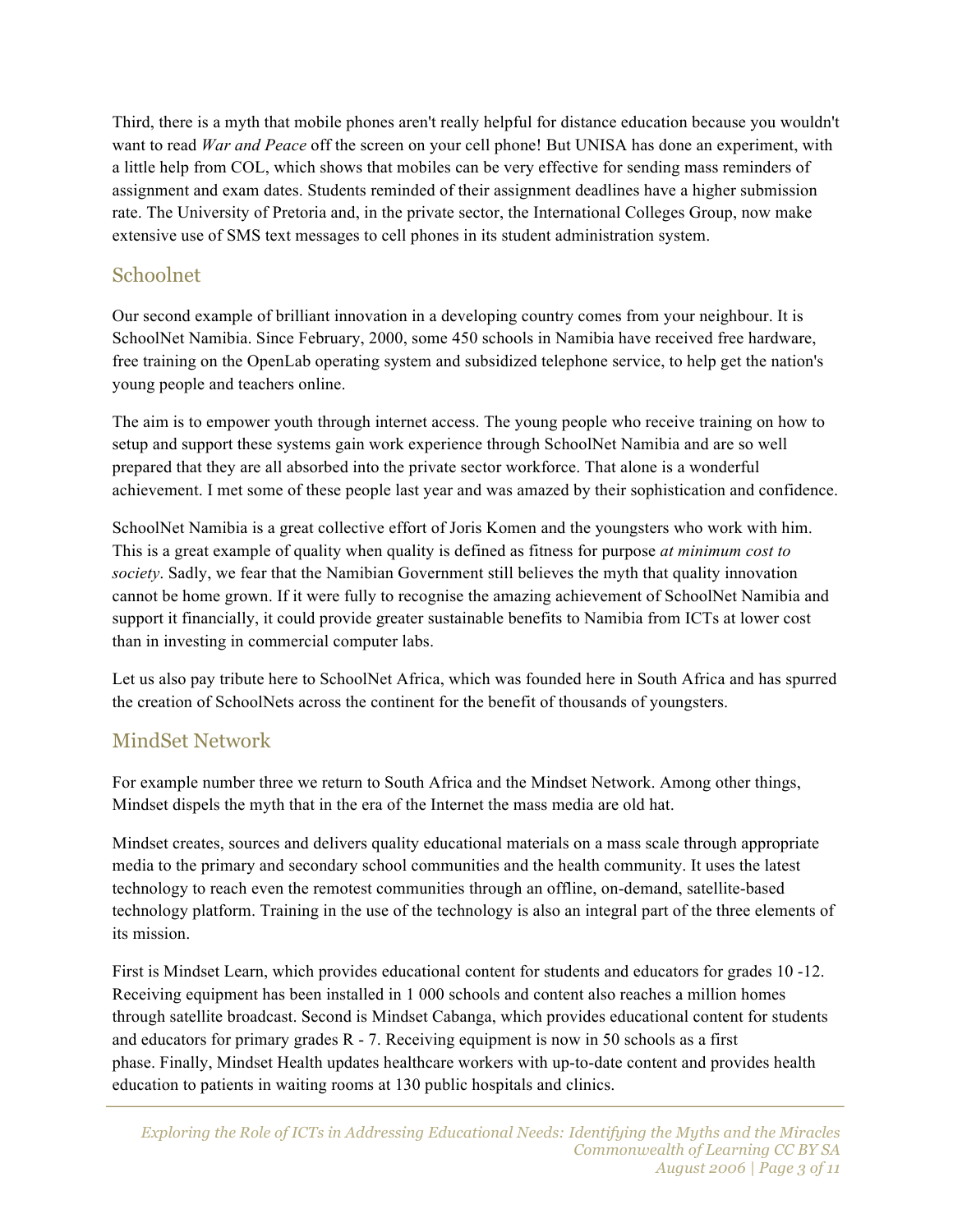#### AVOIR - Free Open Source Software Code Programming

Our fourth example is AVOIR, a collaborative project that began at the University of the Western Cape and now links universities across Africa to bring together a core of Free Open Source Software developers. Through their software development activities they create educational and business opportunities that contribute to Africa's development. This extraordinary network of African code programmers kills stone dead the idea that the rich world has a monopoly on technological innovation. We shall come back to the Free Open Source Software movement and its manifestation as Open Educational Resources, at the end of the talk.

#### Cellphones

We could list many more South African success stories like Wildlife Campus and Gauteng Online. However, our final example is a phenomenon rather than an institution.

It is the cellphone. This is the most visible techie miracle in Africa and the South African 3G systems are amongst the most advanced in the world.

We read in the international press that tele-density, or cellphone ownership in South Africa is around 10%. But the real revolution is that your access to telephones is well over 90%. This has been achieved through the expansion of second and third generation GSM cellphones.

The third generation cellphones also have the ability to provide low cost access to internet, which may be from community telecentres, but enables learners to receive and send information cost effectively, including text messages and emails. Globally text messaging and low cost e-mails to cellphones are still a neglected technology for supporting teaching and learning, so the pioneering work of UNISA, the University of Pretoria and the International Colleges Group is particularly notable.

The cellphone revolution explodes another persistent myth about educational media, which is that a magic medium will appear and solve all teaching and learning problems. Over the last 200 years the blackboard, radio, film, TV, computers, programmed learning, laptop computers and the Internet have all been hailed as that magic medium.

There is no magic medium and never will be. Each new medium adds extra value to the existing media mix. That is what cellphones are doing in Africa, showing that they can contribute far more to the development of Africa than the laptop, which was the most recent candidate to be hailed as the magic medium. Laptops are great. I never leave home without mine. But they are part of an increasingly rich media environment, not a magic solution.

### Big Miracles and Little Miracles

So much for myths! We hope that we have debunked one big myth - that innovation is the monopoly of the rich world - by listing UNISA, the University of Pretoria, SchoolNet Namibia, the MindSet and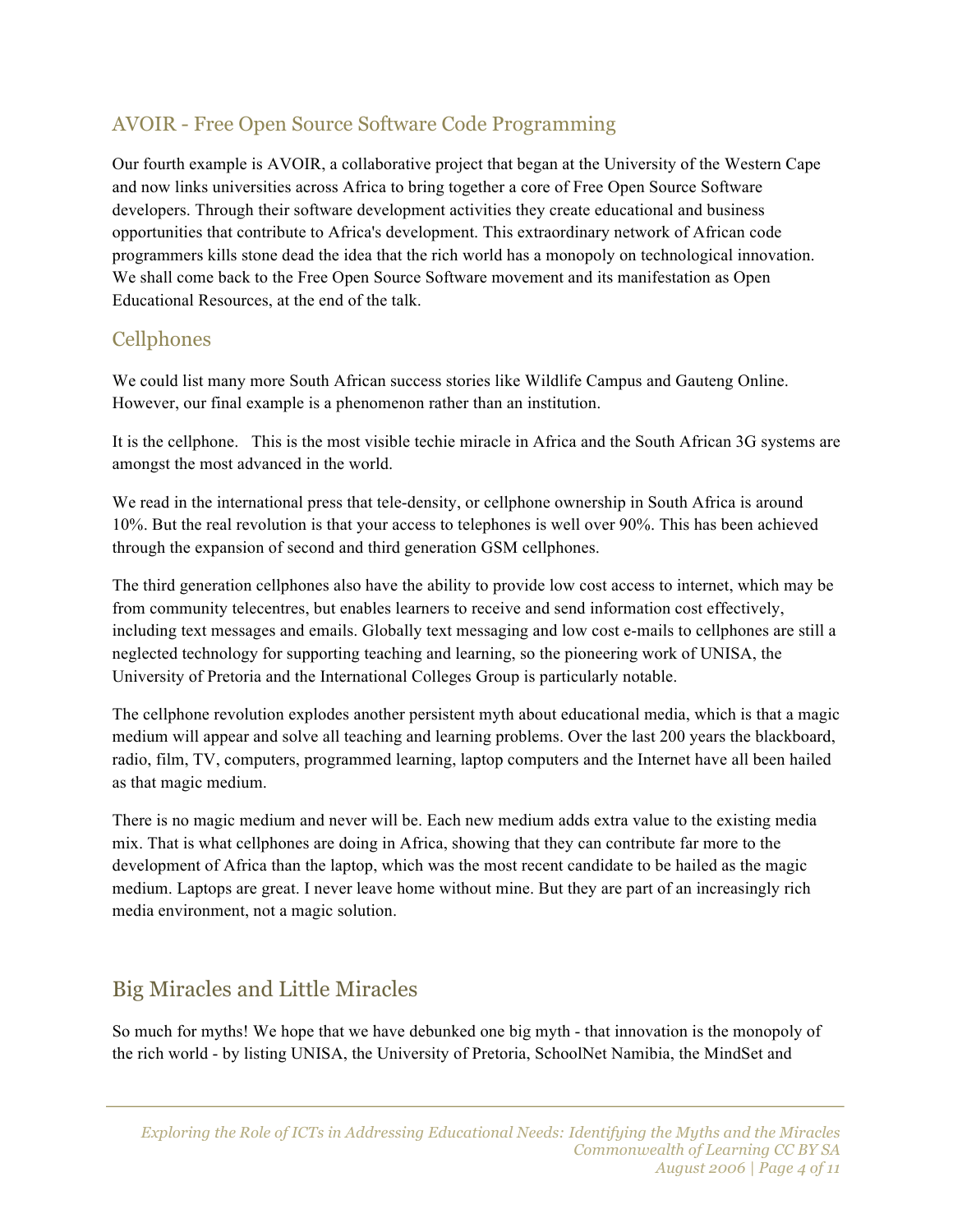AVOIR networks and other little miracles of innovation. These institutions have, in turn dispelled several little myths that the big myth carries in its baggage.

Let us now turn to the miracles. We shall explain one big miracle and then explore some smaller miracles that have followed it. But first, we need another definition.

A moment ago we defined quality as fitness for purpose at minimum cost to society. The last part of that definition is important if we are serious about sustainable development. If you spend more than necessary to make a product or process fit for purpose you are wasting resources.

To explore the role of ICTs - Information and Communications Technologies - we need a definition of technology. We define it simply the application of scientific and other organized knowledge to practical tasks by organizations consisting of people and machines.

As we explore the role of ICTs in addressing educational needs we stress two aspects of that definition. First, we are not engaged in a futile search for the perfect method of learning. We are applying 'scientific and other organised knowledge'. That can mean tacit knowledge, crafts and organisational experience, not to mention a good dose of common sense.

Second, we are living in a world of people and machines. Good use of technology always involves people and their social systems. What are people's educational needs?

Three aspects of education are important here in South Africa and around the world. First, education must be widely accessible. So far we have failed to make education accessible. In 1990 the Jomtien forum set 2000 as the target for education for all. The target was missed, so at the Dakar Forum in 2000 it was pushed forward to 2015. On present trends that target will be missed too. Yet education for all is a vital goal. It is the key to both personal freedom and national development.

Second and third, people want education of good quality, bearing in mind our definition, which requires education to be fit for purpose at minimum cost to society. We observe that as countries begin to achieve the goal of getting all children into primary school, they start to worry about the quality of the education the children are getting, especially where enrolments have increased rapidly and dramatically as primary education became free.

These three criteria for education: wide accessibility; good quality and low cost are universal. We like think of access, quality and cost as three vectors defining a triangle.

When you do this you realise the limitations of conventional methods of teaching and learning - and why education for all is so difficult to achieve. Suppose that you want to increase access, as some counties in Africa have done recently by making primary education really free. Much larger numbers of children come to school but the recruitment and training of teachers cannot keep pace. Class sizes increase and people think that the quality of learning has gone down.

Suppose that you want to increase quality by providing more books and learning materials. The cost of schooling will go up which may mean that it can be offered to fewer people so access goes down. Our general point is that if you try to improve one side of this triangle your action usually changes the other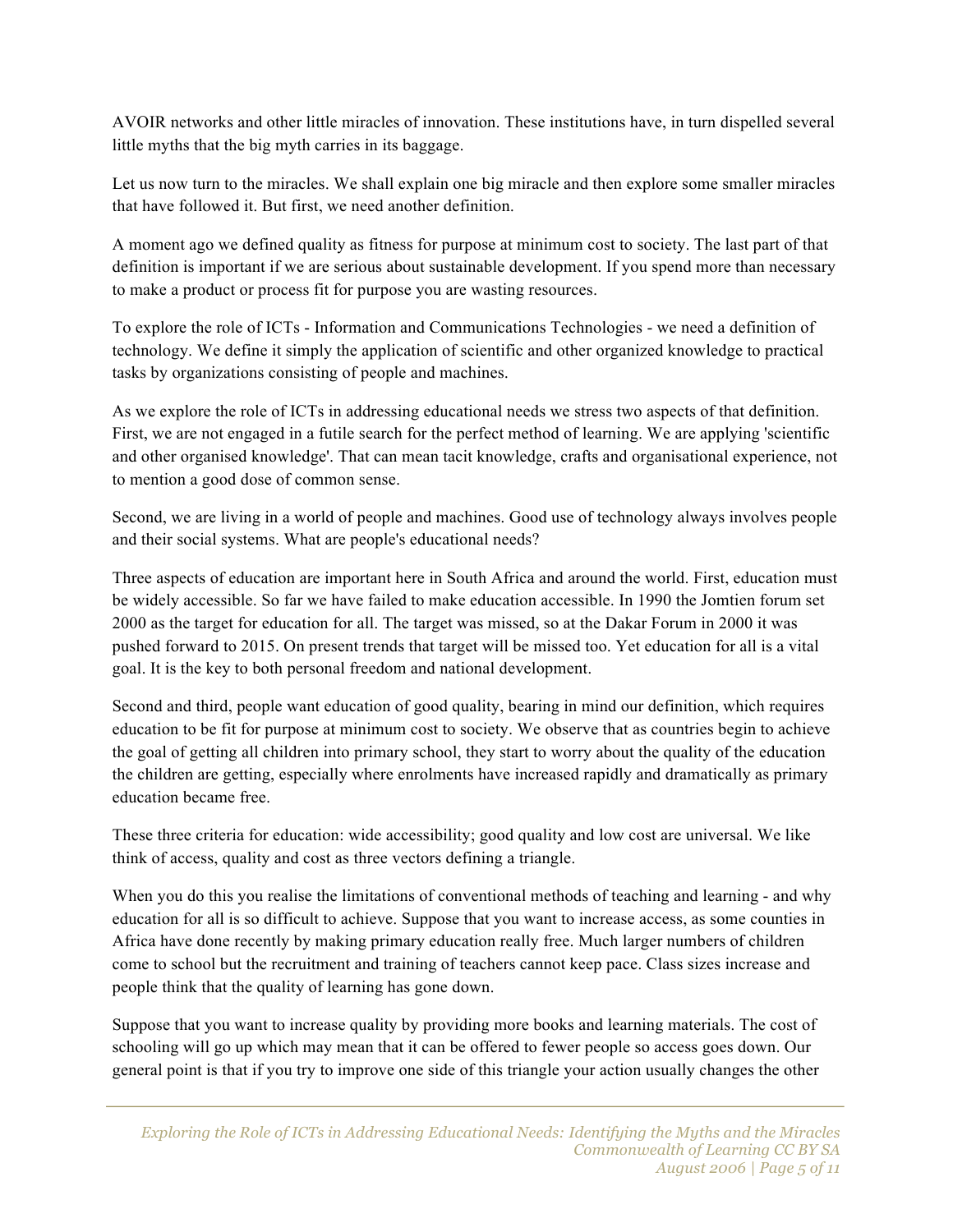two sides in undesirable ways. For this reason we refer to it as the iron triangle. It has been a straitjacket on the expansion of education throughout history.

The revolutionary feature of educational technology in general - and of open and distance learning and ICTs in particular - is that it can break open the iron triangle. You can increase access, improve quality and cut costs - all at the same time. This is because of the economies of scale and consistency of quality that come with using media. That is the big miracle.

The little miracles are that these advantages seem to grow with every new generation of media. CD-ROMS and DVDs cost less to print than books. Distributing material on the Internet costs almost nothing once networks and computers are in place. Social software and the collaborative development of open educational resources are particularly promising developments for Africa. Let us unpack those last sentences.

# Independent and interactive learning

You can explain the impact of technology on the iron triangle by noting that learning takes place in two ways. First there is independent learning: learning that you do by listening, watching, reading, surfing the Internet and so on. Most of our learning is of this type - and more so as we get older. People sometimes say that learning in a classroom or lecture hall is interactive, because there is a teacher present, but in reality most of the time in the classroom is spent in a one-way flow of information and you are learning independently.

Real learning requires more interaction than that. By interactive learning I mean a situation where another human being, who might be a fellow student, a teacher or a tutor, reacts directly to a comment or a question that you make. Moments of interaction can be very important. Asking a question can enable the teacher to clarify a misunderstanding. Even more valuable is when the teacher comments on or corrects something that you have done as a learner to demonstrate your understanding of a topic.

In the early years of distance education, for example the first phase of UNISA, its great strength was to concentrate on the independent component of learning by producing quality self-instructional materials, almost always in print form. What did this do for the iron triangle?

First, printing has economies of scale - and that was even truer in the days before computers made it possible for us all to be printers. Once you have printed a thousand copies, the marginal cost of printing a few more is small, so that acts on the first two sides of the triangle. By getting the cost down you make it possible to increase access, because you can provide learning materials to more people.

The potential effect on the third side of the triangle, namely quality, flows from these two. If you are producing in volume you can make the initial investment necessary to ensure that the materials are of high quality in both content and pedagogy. Printing was the big miracle and it is interesting to note that even today, when people are talking about the wonderful properties of a new medium they compare it to Gutenberg and the printing press, not to the media in between!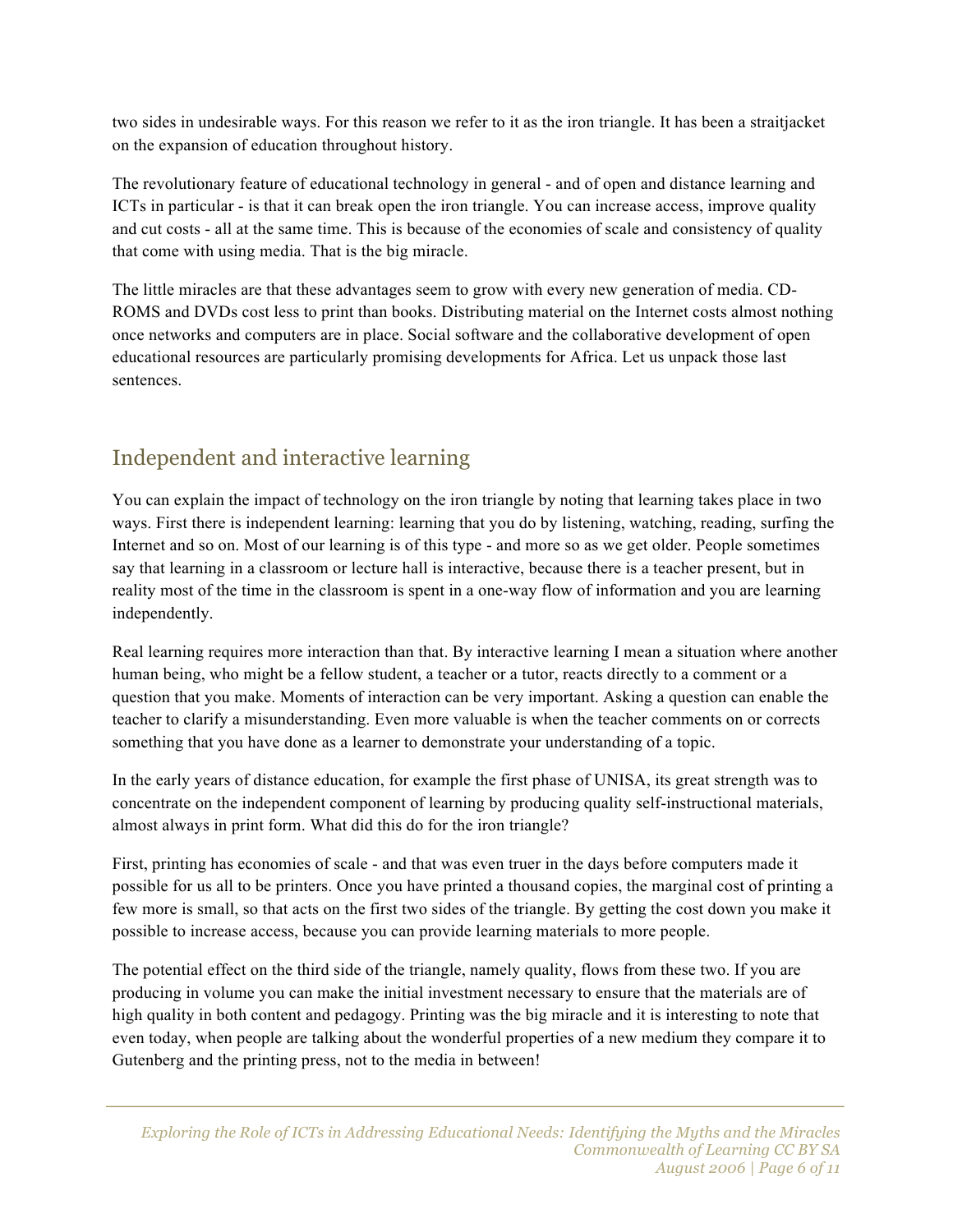These principles apply even more strongly to later forms of media, particularly the mass media. Once you are broadcasting a TV or radio programme it costs you nothing when extra people tune it. Provided that they have a TV or radio, it costs them very little too, just a little electricity. These mass media are another miracle and their economies of scale are the foundation of the success of the MindSet Network and the many open universities around the world that have done so much to put open and distance learning on the policy agenda of governments.

But the more successful distance learning institutions did more than produce excellent print, audio and video for materials for independent study. Understanding that the possibly of interaction with teachers and the institution is vital if most learners are to achieve their goals, they set up systems for interactive learning, usually by making part-time tutors available to mark and comment on students' work, to answer questions, and sometimes to hold face-to-face meetings. Such arrangements are inherently more expensive per student than the independent learning media, but if the institution organises itself well there can be economies of scale here too.

The evidence shows that the combination of high-quality materials for independent study and effective arrangements for interactive tutoring is the basis for successful open and distance learning whatever media are used.

As you know I spent nearly 20 years in open universities, including a decade at the UK Open University which had dramatically increased access to higher education in the UK as well as cutting its cost. But the greatest surprise to most observers was on the quality front. By 2003 the UK Open University had risen to fifth place in national rankings of the quality of teaching in English universities. Note also that when students were asked which aspects of the University's distance-teaching system were most helpful to them, the printed materials and the tutors consistently gained the highest ratings - and this was at a time when 150,000 of the university's 200,000 students were already communicating with the university online from home.

The problem with all this is that the big miracle of busting open the iron triangle depended on the economies of scale of print and the mass media. To bust open the triangle you had to be big. UNISA and the UKOU each have over 200,000 students whilst India's Indira Gandhi National Open University has over a million. Which raises the question: is it still possible to get wide access, high quality and low cost by conducting distance learning on a smaller scale?

The good news is that the two latest miracles do make this possible. I refer to social software and open educational resources.

# The Latest Miracles: Social Software and Open Educational Resources Social Software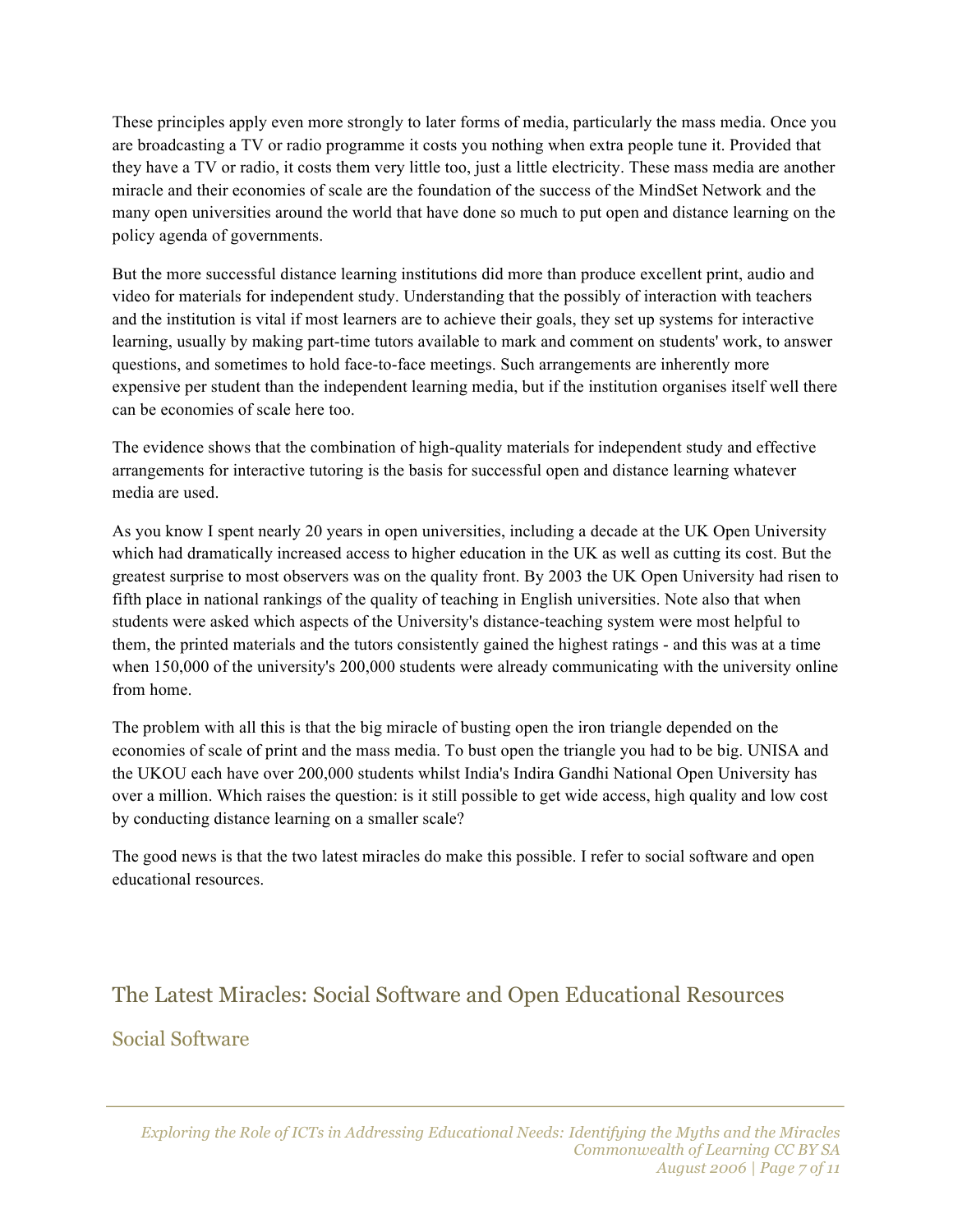Let's start with social software. We noted earlier that for most students successful distance learning requires interaction. Traditionally this has been provided by tutors and however efficiently they are organised they do not have the economies of scale of independent study with the mass media.

One attempt to get around this has been to try to make computer systems genuinely interactive so that they respond to you as you; remembering your previous interactions, your learning style and so on. Research on this continues, but it has not yet produced any systems that work at scale.

The more promising approach is social software, which uses ICTs to enable people to work together easily as individuals or in groups. This multiplies the impact of the teachers and tutors but also, perhaps even more importantly, makes it easier for students to learn from and coach each other. For example, some social software used by the UK Open University is called Buddy Space, which gives the flavour. Irrespective of your status, background, position - you can participate in this collaborative social movement - it represents democracy in action.

Social software helps create the learning communities that are the basis of good education and good distance education.

#### Open Educational Resources

The final miracle we shall explore - and we are coming to the difficult bit that I warned you about - is open educational resources. One reason that successful distant learning organisations are big is that developing good learning materials is an expensive, labour intensive process. You can only afford the investment if you have economies of scale in their use.

Long ago, of course, people had the idea of sharing learning materials between institutions so that everyone didn't have to re-invent the wheel. But that was difficult so long as those materials were in physical formats, such as print on paper. If you use materials developed elsewhere you always want to adapt them to your particular needs. With the old formats that meant starting the printing process or the TV recording process all over again.

The miracle of open educational resources is that sharing and adaptation are now easy because everything is held electronically. It also helps that the World Wide Web and miraculous tools like Google have made it psychologically OK to share materials. We used to be suspicious of what was not invented here, but today we are grateful for the wonderful intellectual resources that the Web allows us to share.

To simplify considerably, we can distinguish three phases - or generations - in the development of open educational resources (OER). All of them have been supported by the Hewlett Foundation, which has shown a strong and consistent commitment to creating a global intellectual commons in this way.

In 2001 MIT the Massachusetts Institute of Technology (MIT) caused a stir by making the course notes of its faculty available on the web for all to see. This launched the OER movement with all the prestige of MIT, although the material on display is information on course curricula rather than self-learning materials.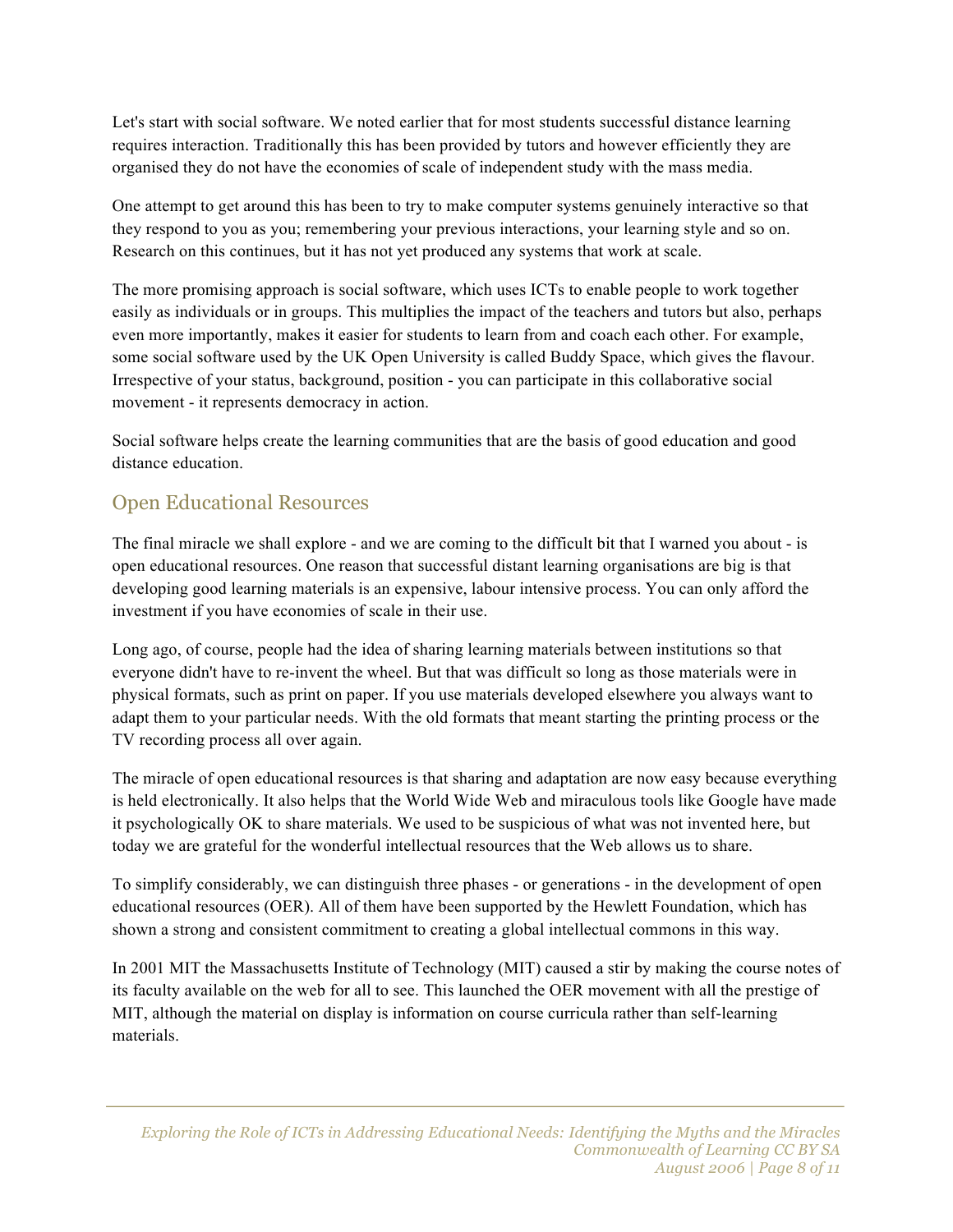Later this year, at COL's 4<sup>th</sup> Pan-Commonwealth Forum on Open Learning in Jamaica, the UK Open University will announce the next generation of OERs when it launches its Open Content Initiative. This will make educational resources freely available on the Internet, with state of the art learning support and collaboration tools to connect students and educators. These collaboration tools are the social software we referred to earlier.

If the MIT initiative shared information and the UKOU project will share learning, the next phase will share course development. This is what COL and its 25 country partners are aiming to do through the Virtual University for Small States of the Commonwealth, on which my co-authors Paul West and Wayne Mackintosh have been working this month.

People from many developing countries are working collaboratively to prepare learning materials on Tourism and Entrepreneurship that will be suitable for use in the many small states of the Commonwealth. The materials they produce will need to be adapted and fine tuned for each country but that is a simple matter when the open educational resource of the basic course is truly open.

The Open Educational Resources movement has clearly come a long way in five years and holds enormous promise for Africa, with the proviso we just made, that open content is genuinely open. This is where we come to the final and difficult part of these remarks. Please bear with us because this basic question of openness is important and not widely understood.

## What kind of Creative Commons licence?

Conventional copyrighting is clearly inappropriate for open educational resources but so is leaving the field for copying completely open.

The solution, invented by Larry Lessig, is the Creative Commons license, which is designed to promote and protect the freedoms of creative works within the educational commons. This license does not negate the property rights of the creator; it simply regulates the use of the creator's efforts.

So far, so good, but things then get more complicated because a range of "protections" can be applied to the license. One is attribution (BY), which simply means acknowledging the source of the OER. Another is share-alike (SA) which means that if you adapt my OER you must share your adaptation with me in a reciprocal manner.

These two restrictions do not pose problems. The difficulty arises with the non-commercial (NC) restriction which is intended to restrict use to non-commercial activities. Intuitively this non-commercial restriction seems like a sensible condition to put on the use of OERs developed in the public sector. There is an understandable fear within universities that naked capitalism could monopolise and consume the well-intended efforts of open content creators.

Unfortunately, however, the non-commercial restriction can have the effect of closing open educational resources to just the type of use that the originators would like to see, especially in developing countries. It does this in two main ways.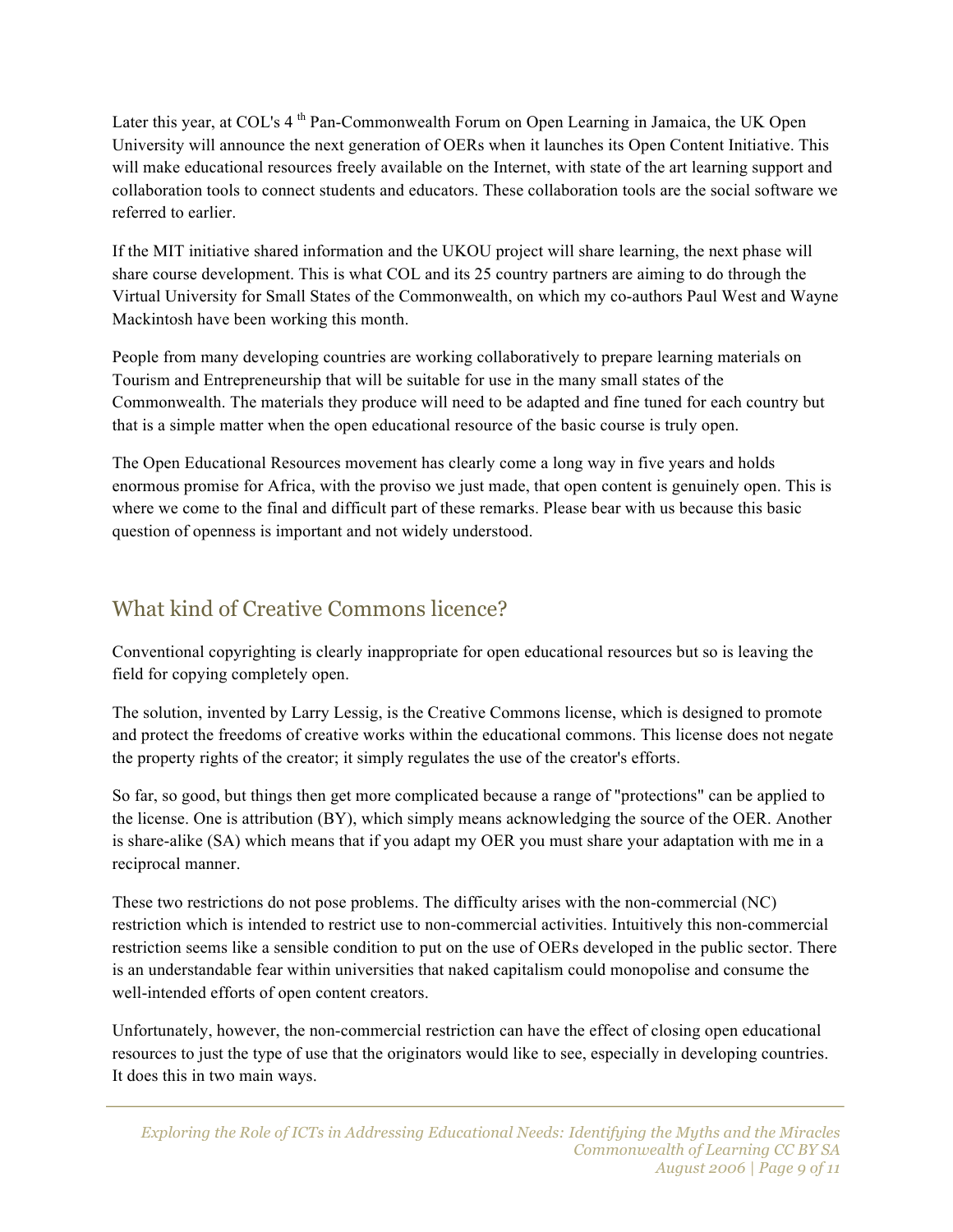First, you may prevent the distribution of free content to people who need it most. The non-commercial restriction would not, for example, legally permit a local community institution to package a print version of your online OER for resale on a cost recovery basis for printing, packaging and overheads.

Second, and even more serious, the NC license is incompatible with other free content projects. You cannot mix material with a free content license with material that has a Creative Commons license with the NC restriction. This prevents you getting economies of scale by taking advantage of the explosive growth of free content from other open projects like Wikipedia. If your project uses a NC restriction you cannot use any of the images, sound files or video files of the Wikicommons project which now has more than 600 000 free content resources.

What is the downside of dropping the NC restriction? It is highly unlikely that an entrepreneur will be able to make a substantial profit from an OER, simply because the original version of the OER will remain open. Why would you pay good money for a commercial version of open content, when you can get the original version for nothing? The commercial sector used to have the advantage of better distribution networks, but today large scale distribution can be done by anyone with an Internet connection or a DVD burner.

Even the low risk of commercial exploitation is better addressed by the "share-alike" protection, which means that any published revisions and derivative works must always be released with a share-alike protection, which ensuring the future freedom of the resource by encouraging community participation since all contributions will remain within the commons.

This all sounds very arcane but it is very important. If people regularly place non-commercial restrictions on open educational resources the latest miracle of educational technology will not be able to work its wonders in creating a global intellectual commons. Open educational resources will not be open.

My colleagues and I at the Commonwealth of Learning would be pleased to take this matter further with any individual or institution active in the field of OERs. Meanwhile, our very strong advice is that OER creators should avoid the non-commercial restriction and use a license that meets the requirements of the free content definition (http://freedomdefined.org/Definition ). This is what COL and the 25 participating countries are doing for the course materials produced in the framework of the Virtual University for Small States of the Commonwealth that Paul and Wayne are closely involved with.

If you choose a Creative Commons License, the content should at the very least be made available under attribution with a share-alike protection under version 2.5 of the license (i.e. CC-BY-SA-2.5). The secret is to use 'share-alike' rather than 'non-commercial' licenses under the provisions of Creative Commons. Otherwise the great promise of the open educational resources may peter out and the investments of educational philanthropists will yield nil returns as OERs with non-commercial restrictions lie unused and unusable for all practical purposes.

#### **Conclusion**